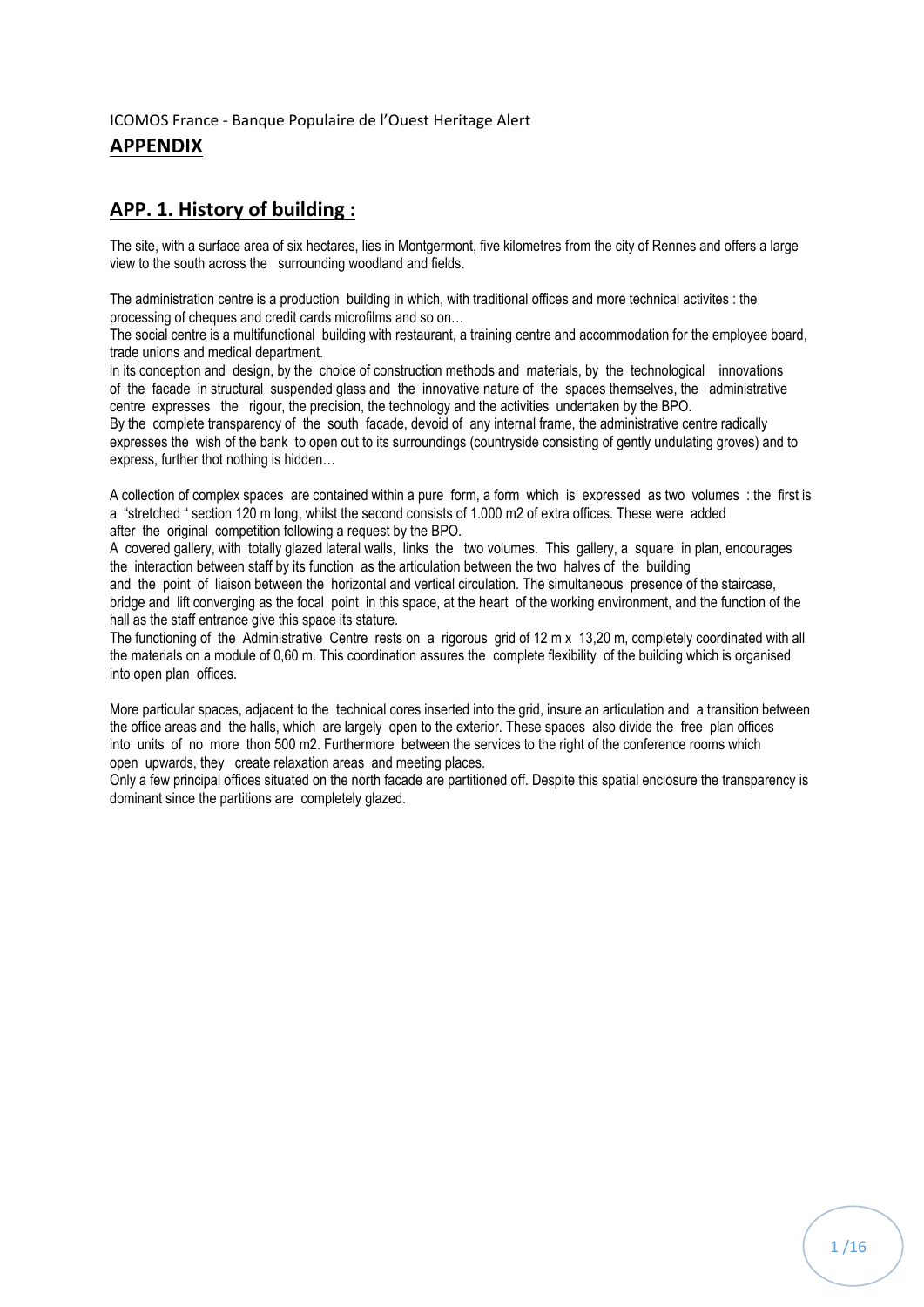At all stages of the preliminary studies, the architect, the engineer (Peter Rice and the offices of Rice, Francis & Ritchie) and the thermal engineer worked together and decided upon the resulting solution. These solutions are subsequently investigated and tested in cooperation with the manufacturers, which provided constant feedback to the team of designers. For our part, the architectural study of the facade was based on our conceptual vision, on the technical constrains of the design resulting from the location, and on the objectives of the client.

The development of such an innovative and effective solution which meets the requirements of the B.P.O. is specially characteristic of the work normally carried out as architects, and this entailed Decq and Cornette to work closely with engineers and manufacturers both during the development of the project and during the construction. The flexible use of buildings, both with regard to time and space, leads to the development of ever increasingly flexible systems for control and maintenance.

After the fixed sunshading of Le Corbusier and the mechanical systems, after, for example, the rotating strips of Naco, more complex modular systems were developed. Ideas in the field of architecture and the utilisation of space, and ideas of a technical nature were subsequently leading to a multiple of systems being able to be combined.

There is a graduatal tendency from sunshading and protection against heat, to the control of the light intensity in buildings. Fixed and/or moveable sunshading on the outside, the treatment of the glass facade itself, and finally the way in which heating and ventilation is realised.

The relationship between the choice of the systems used, the vision of the design and architecture of the facade guarantee an efficient entity. Fitting sunshading into a total vision of the design strategy for facades and architecture. This strategy is aimed at two points : the construction and temperature control. Sunshading cannot be considered as an element to be added to the building at a later stage.

The double glazing screwed suspended facade

By the absolute quality of transparency, the south facade of the Administration facade represents: the absolute rejection of using mirror glass, the acceptance of using the materials in their truth and the Banks will to open itself to the outside.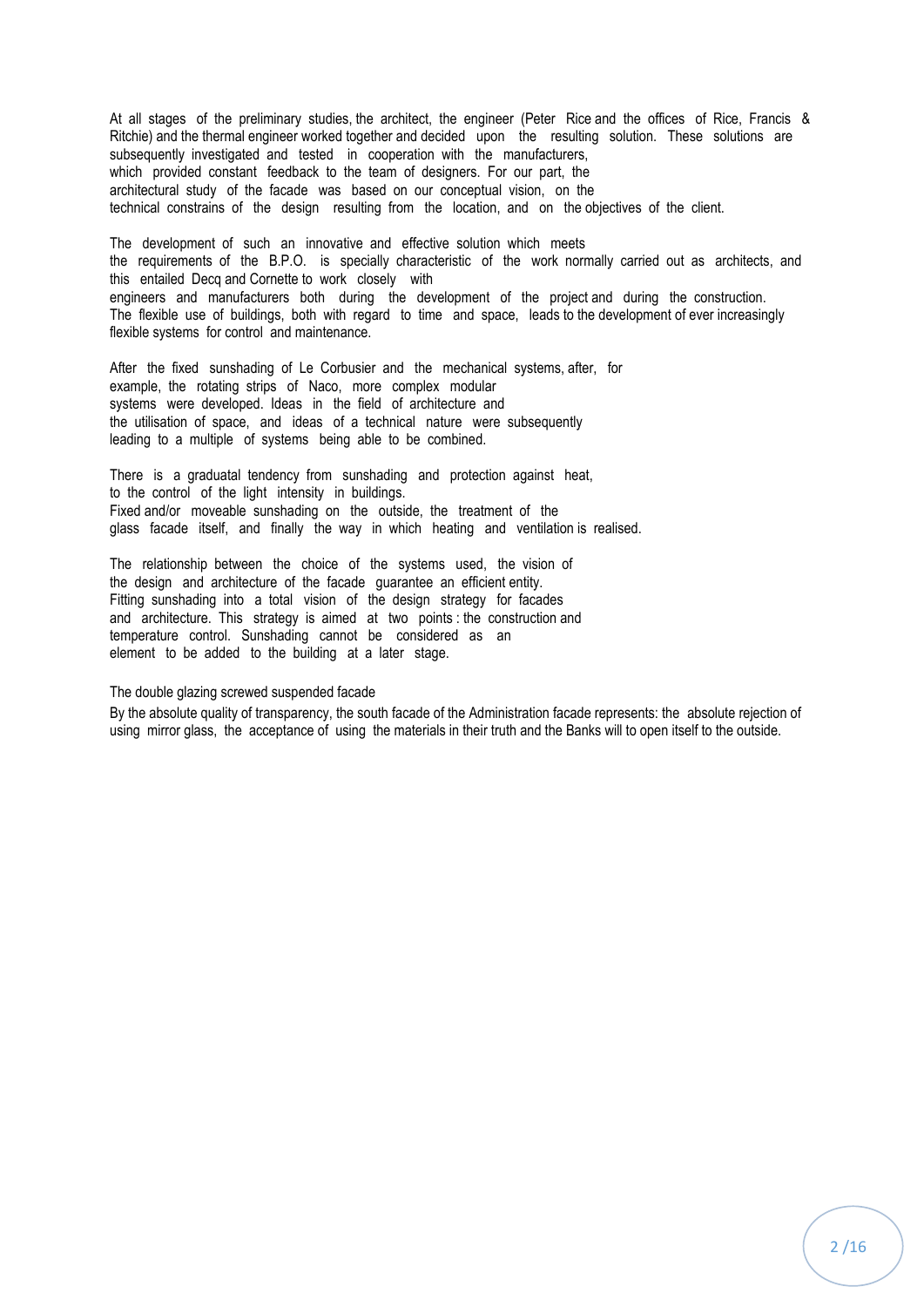



/16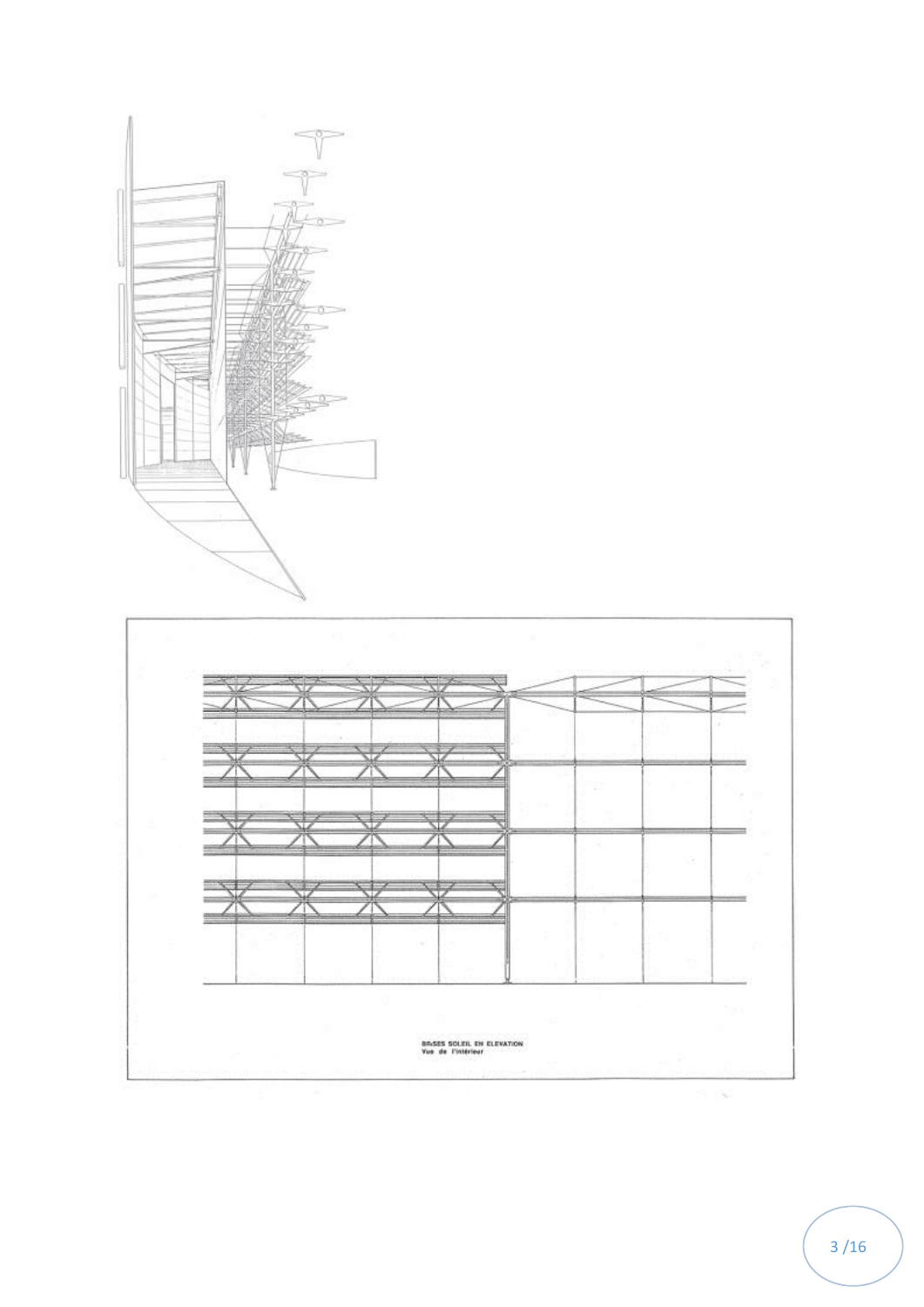The concept of the facade consists in two separate vertical surfaces fits in with a vision of transitional space, a vision of the entrance system which is more complex than a simple door. The stratification of the facade creates an ambiguity in the spatial perception, the space in between is inside and also outside.

These Intentions and choices caused:

- A fully transparent south facade, and behind which working at computer terminals has to be possible;
- A strict temperature control without air- conditioning.

The facade system is based on the traditional ltalian arcades (as seen in San Marco Square in Venice, for example).The sunshading screens under the arcades creates temperature differences, and refreshing air circulation was obtained while the street is still fully in the sun. Because of the entrance concept and the technical answers, the following solutions have been chosen:

- A suspended structural glass facade on the edge of the building;
- A separate external structure, 2 meters before the glass facade; this structure serves as a support for the sunshading system, and also as a wind bracing for the glass facade.

The technical and formal reference of the system concept are taken from the American racing yacht " Stars and Stripes" which won the America's Cup in 1988. The sophisticated technical answer used on this yacht was a source of inspiration for Odile Decq and Benoit Cornette.

The structural glass facade does not have the same form at all places : the hall it of a single glass screen, while for the offices is of a double glass screen. In both cases it's suspended on the roof girder of the building. The glass facade is divided into a grid of 12 metres long by 8 metres high and consists of glass panels of 2 x 2 metres which are suspended in vertical rows of 4 panels. Each panel is fastened to the panel directly above by means of steel components cast in place. The idea of transparency entails the perceptional surface through which you can look.

The perception of the glass surface allows one to appreciate the structural capacity of the glass and understand that it is suspended to itself without any other fastening. The glass screen is stabalised by a structure 2 metres in front of it. The structure consists of three elements a mast column each twelve meters ; a beam binder in the top of the masts and 3 horizontally running beams. the wind bracer is hidden by the beams. Ali beams has the same shape a central tube in compression in association with tension rods and is connectors when of force of the wind is exerted on the beams, the entity reacts as follows : the tension rods on one side of the beam come under a tensile stress and the central tube is compressed. When the wind direction changes the force on the tension rods changes to the other side. The shear strength is obtained by small, round diagonal tension rods no pre-stressed. Cables in an upside down V ensure the stabilisation of the beams, prevent buckling and leaning over on keeping them in their horizontal position. Small articulated rods connect the glass facade to this structure. Sunshade elements are fastened to the external structure, in front of the facade by large stars from connection points of the (guyed) beams. The application of the strips and their angle are accorded to the outcome of a study on the direction and the intensity of the sunshine. The sunshade elements are manufactured in natural colour anodised aluminium, a black bottom side with small perforations. The strips could be moved in two ways : by turning the whole construction element and by rotating the small louvres themselves This movements and angles improved the ratio between transparency and sunshading. All these standards were considerably higher than the Anglo-Saxon standards from which we had departed – in regards of the lack of French norms for this type of structural design. According to all the forces before, it was necessary to conduct again sorne of the studies, the construction would become longer, and sorne already finished components had to be reinforced.It was not possible to obtain a suplementaryt budget for studies or alternative designs. Neither to extend the periods of construction. So, we searched for a new sunshading system, on the basis of the already achieved elements and in the respect of the time and the budget. Then we began the study of a matrix system :

Roll-up sunscreen placed on the vertical axis of the structure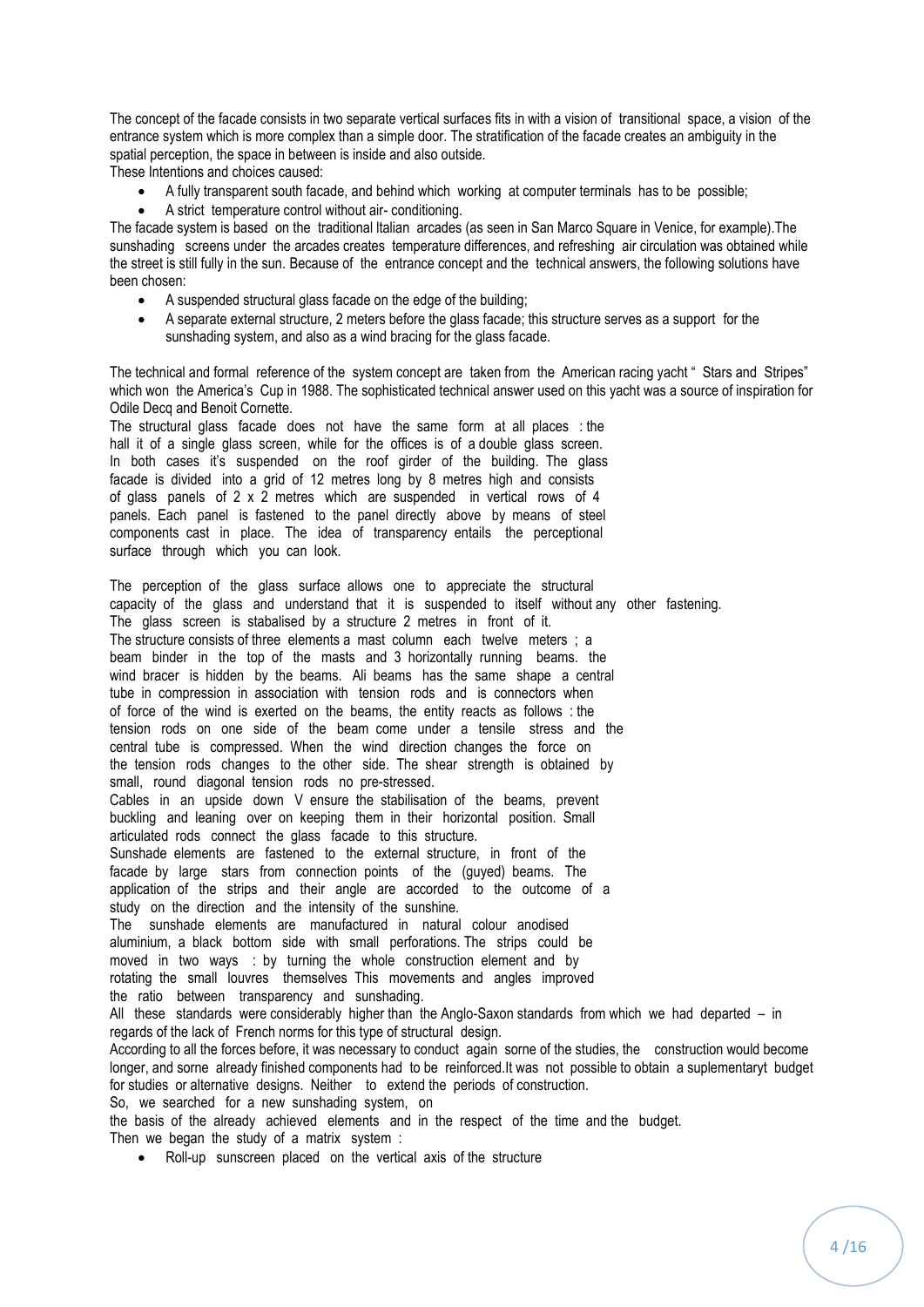Complemented by a system of fixed sunshading strips which would be placed horizontally in the top part of the space between the glass screen and the structure.

So, when the sun is at its highest point the sunlight is resisted by the sunshading louvres. The rollup sunscreen ensures the screening of the facade with ail other positions of the sun while regulating the internal incidence of sunlight. The sunscreens are operated by a solar cell which regulates their up and down and by an anemometer which initiates the raising of the screens in the event of strong winds. The choice of the fabric for the sunscreens was very important, firstly because of the idea of the transparancy of the facade from the inside, and secondly because on this location gusts of wind occurred, sunshine and cloud quickly followed each other, and thirdly the sunshading was fitted at a distance from the facade, where it would be subjected to greater forces. It was necessary to provide : a power generated system which would remain reliable after frequent ups and downs ; an extremely strong fabric ; and a fabric of which the fibres and the colour would guarantee transparency, and on the other hand would offer sufficient protection against the light and the sun. Sunshading of pre-stressed glass fibre weave have been chosen, with a PVC coating on both sides. The metalgrey tint was selected bearing the aluminium cladding in the other facades in mind . The fabric is quite densely woven so that sufficient protection against the sun is obtained and yet the view is retained.

#### The panoramic elevator

When Odile Decq and Benoit Cornette have designed the BPO elevator, they perfectly knew that no additional budget will be allowed for this functional tool.

Yet, at this time, totally transparent elevators didn't exist.

Therefore, they decided to make it with existing components available on the market. In total agreement with the elevator company contracted for the construction of the building, ABH, they started collaborating with the Siminor Company. This company, that no longer exists today, wasn't a proper elevator specialist but a supplier of industrials elevator componments, from small to big pieces for companies such as Otis, Schindler or local elevators companies.

Siminor immediately started to share its knowledge to help conceiving this unusual project. In Siminor warehouse of Gennevilliers, Odile Decq and Benoit Cornette did their "shopping" so to speak. And they designed an unique elevator that yet didn't request any specific production.

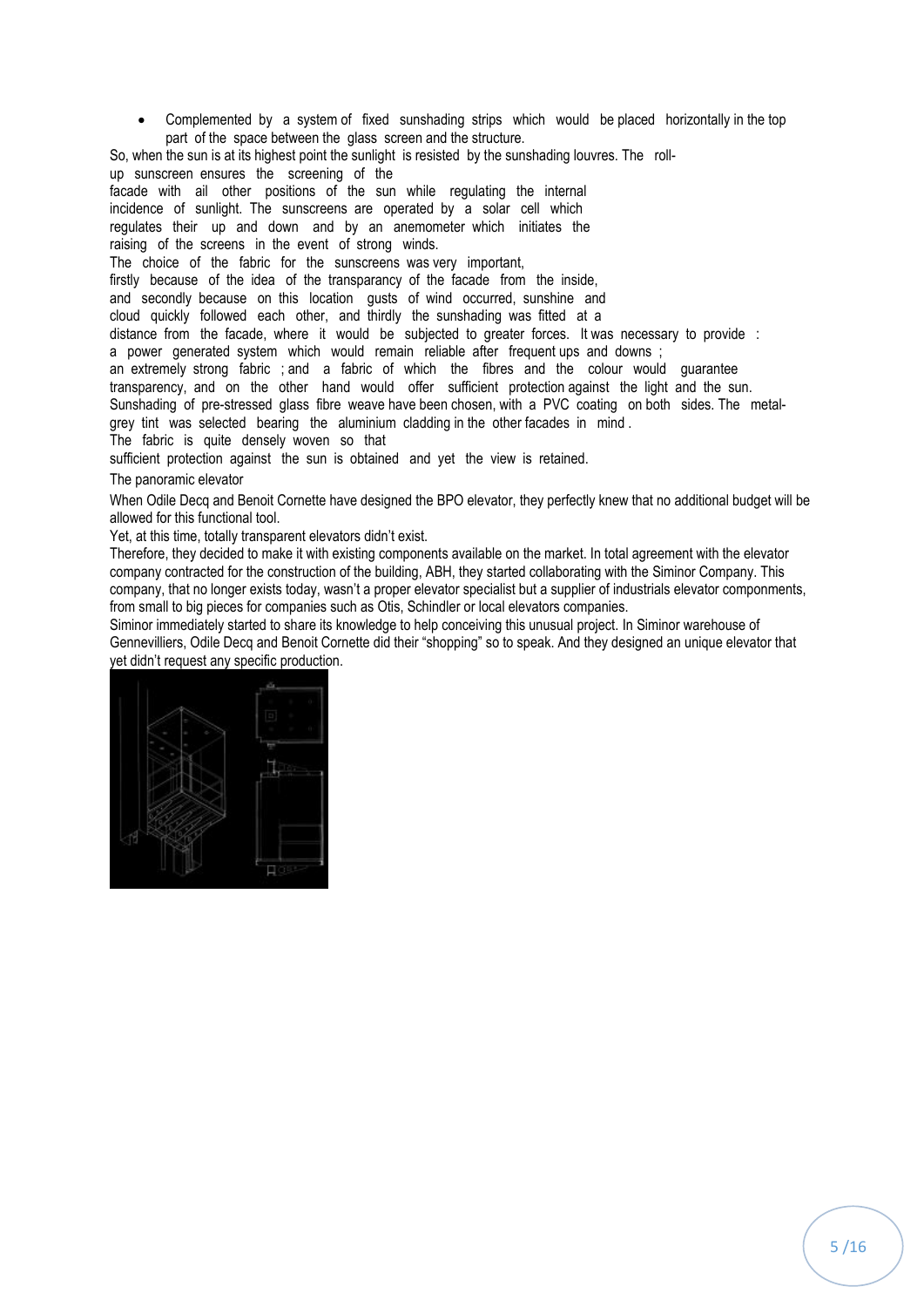

Few adjustments have been made however: the cabin has been lightened to its strict minimum weight. The platform and its wales reduced. The glass wall was suspended to the top platform and stabilised by the lower one. These particular details allowed to remove the vertical supports, leaving this way the corners joints free and has allowed to avoid the cumbersome detail of the ventilation system.

The goods-lift system used on three levels has allowed to choose an hydrolic actuator.

Following this experimentation, the Siminor Company, associated with Otis, produced the panoramic elevators of the Carré d'Art de Nîme conceived by Norman Foster.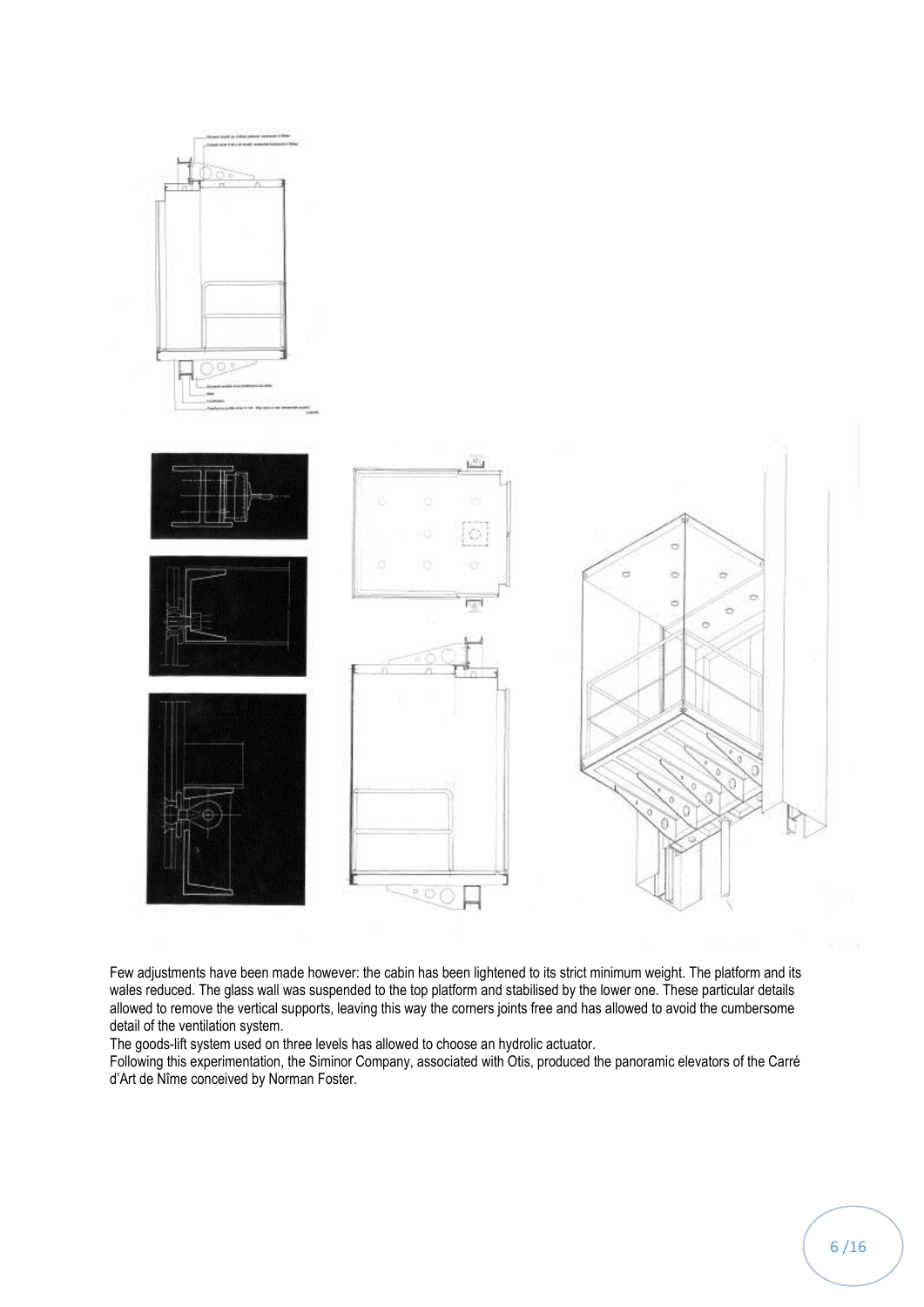## **APP. 2. PUBLICATIONS**

- **1999 99 ARCHITECTURES EN 99 (France – China)** Projet : Banque Populaire de l'Ouest Ed. A3 Architecture Art Association
- **1999 SENSUOUS-Christian W. Thomsen (USA)** « The Art of Erotic Building » Projet : Banque Populaire de l'OuestEd. Prestel p.171 et 172
- **1995 NEW OFFICE DESIGN (UK)** « Banque Populaire de l'Ouest et d'Armorique » Banque Populaire de l'Ouest p.208 à 211
- **1995 Hyper-Tension (Germany)** Galerie AEDES – Berlin Ed. AEDES
- **1994 THE BENEDICTUS AWARD (Glasgow)** ACSA for the AIA/ACSA Council in Architectural Research  $p.10 - 13$
- **1994 STRUCTURES TUBULAIRES EN ARCHITECTURE (Holland**) Mick Eekhout Ed. TUDlft (Technische Universiteit Delft) p.43 (B.P.O.)
- **1994 Three French Architects (UK)** Frédéric BOREL, Odile DECQ et Benoît CORNETTE, Michel KAGAN R.I.B.A. – Londres Ed. A 3
- **1994 ACOUSTIQUE et BATIMENT (France)** Bernard GREHANT – SOMFY Ed. Lavoisier Tec et Doc p.196 (B.P.O.)
- **1993 CONSTRUIRE UN BATIMENT (France)** L'art et la manière A.M.O p.12, 20, 39 (BPO)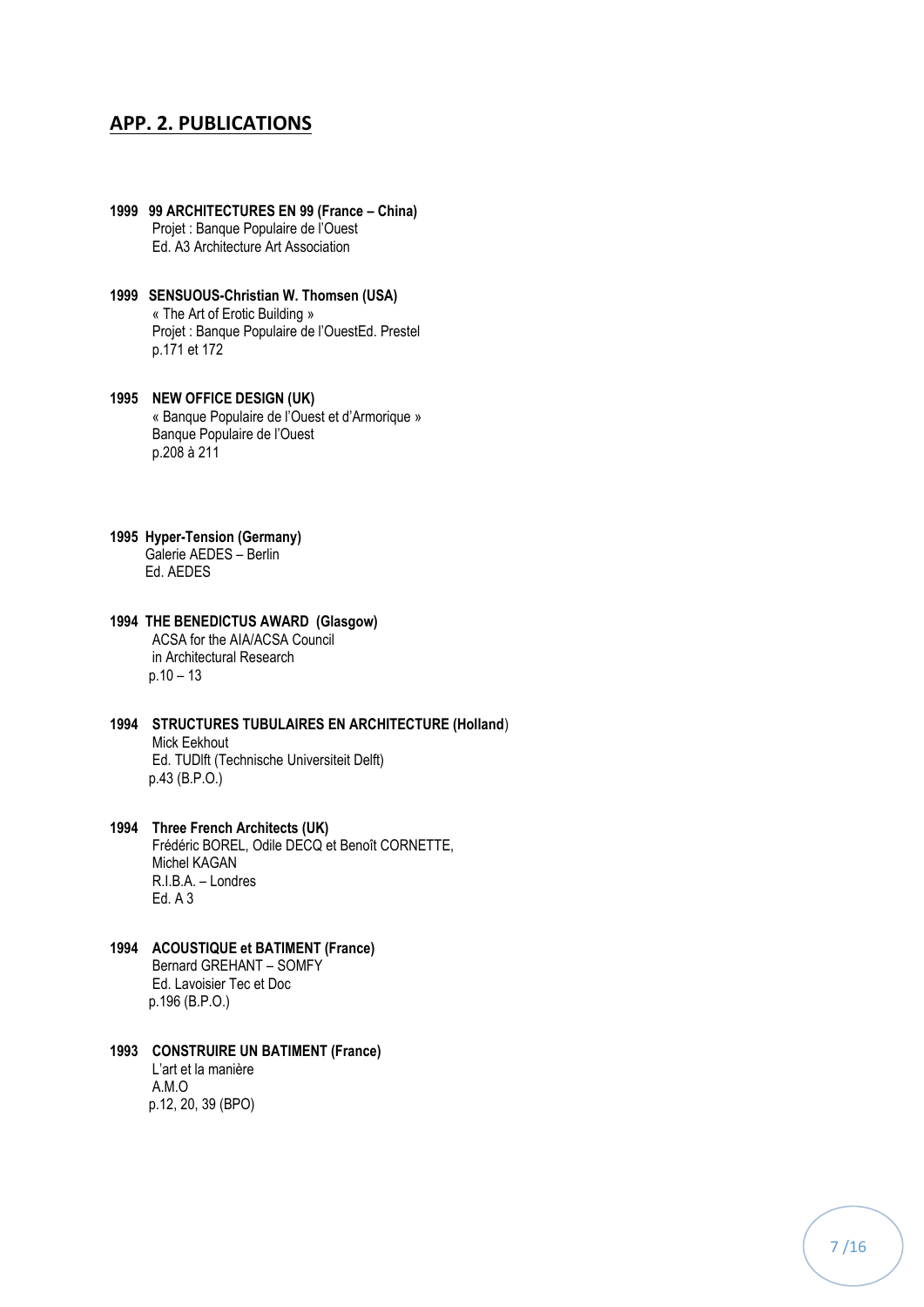- **1993 NOUVEAUX CREATEURS, REGARDS D'ECOLE, ATLANTE (France) p.**30 à 33
- **1993 CONSTRUIRE LE DIALOGUE (France) Pour la qualité architecturale** A.M.O. Dauphine Edition et Communication p.40 – 41 (B.P.O.)
- **1992 THE GLASS ENVELOPPE (Holland)** TU Delft (Technische Universiteit Delft) p.4-24 à 4-28
- **1991 L'ARCHITECTURE AUJOURD'HUI (France) TERRAIL** p. 3 – 202 – 203
- **1991 PREMIO INTERNAZIONALE DI (Italy) ARCHITETTURA ANDREA PALLADIO** Carlo MAGNANI Ed. ELECTA p. 40-45 (B.P.O.)
- **1991 IRITECNA PER L'EUROPA (Italy)** SPECIAL MENTIONS (B.P.O.) p.84 – 85
- **1991 BIENNALE DE VENISE (Italy)** 40 + 40 Architectes de – de 40 ans Ed. FRANCE p.20
- **1991 A DECADE OF ARCHITECTURAL DESIGN (UK)** Andreas PAPADAKIS – James Steele. Ed. ACADEMY EDITIONS p.5 (Maquettes invraisemblables)
- **1991 GUIDE DE L'AMENAGEMENT (France) DE BUREAUX** Frédérique DE GRAVELAINE. Ed. LE MONITEUR ECONOMIE DU PROJET – PERFORMANCES p.47 (B.P.O.)
- **1991 IMMEUBLES DE BUREAUX (France)** Marc BEDARIDA et Milka MILATOVIC. Ed. LE MONITEUR "ARCHITECTURE THEMATIQUE" p.58 – 61 (B.P.O.)
- **1991 9th INTERNATIONAL PRIZE (UK) FOR ARCHITECTURE 1990** p.6 et 7 – 42 à 45 (B.P.O.)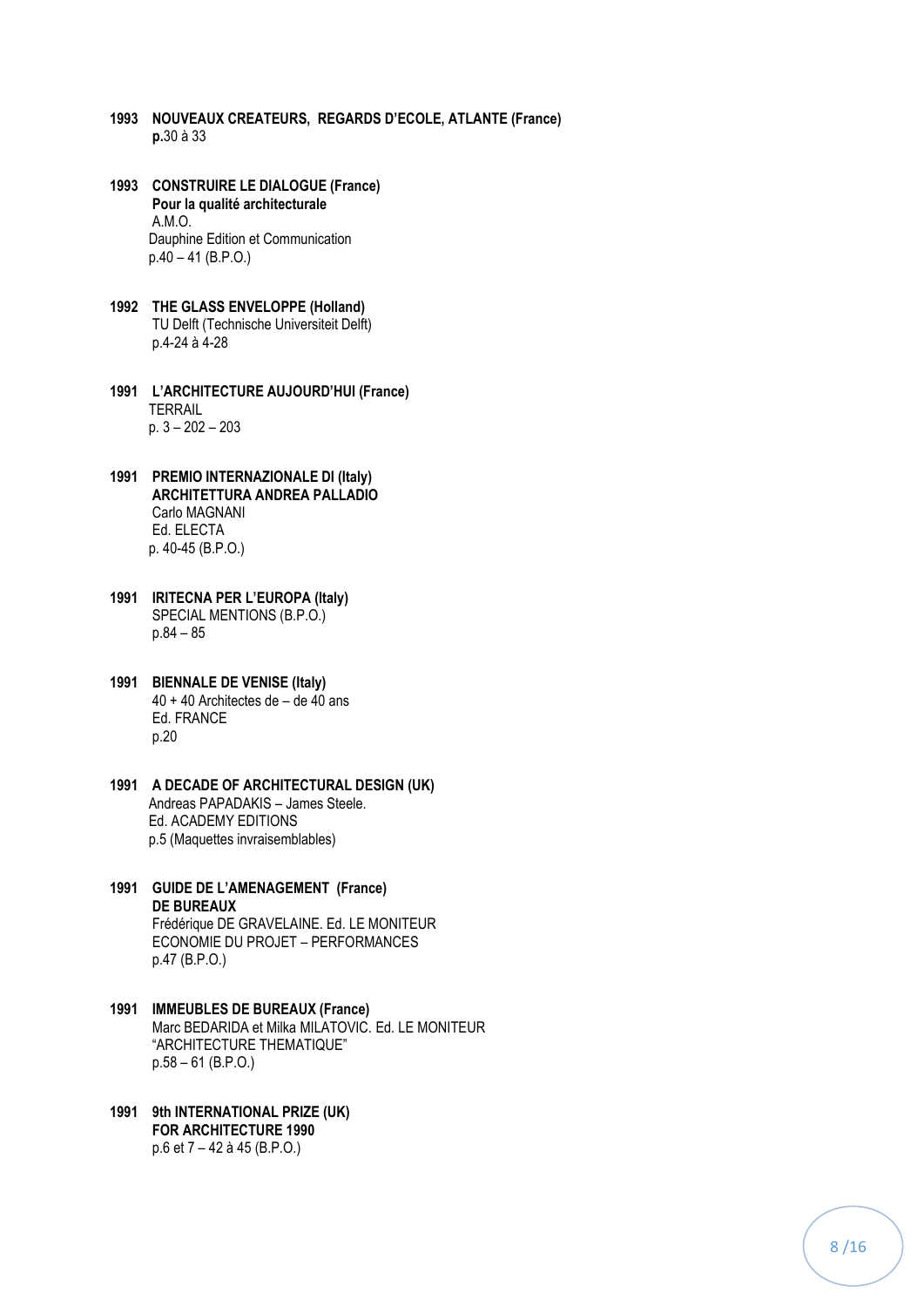- **1990 LE VERRE STRUCTUREL (France)** Peter RICE – Hugh DUTTON . Ed. LE MONITEUR p.112 – 116 (B.P.O.)
- **1990 40 JEUNES ARCHITECTES (France) EN-DESSOUS DE 40 ans** Catalogue d'exposition de l'Institut Français d'Architecture Ed. LE MONITEUR p. 25-67-110-150-193-252-253 (B.P.O.)
- **1990 B.P.O. (France)** Hubert TONKA – Georges FESSY ETAT & LIEUX. LES EDITIONS DU DEMI-CERCLE BANQUE POPULAIRE DE L'OUEST 56 p.
- **1990 AC – ARCHITECTURE CONTEMPORAINE (Switzerland)** Anthony KRAFT Ed. Presses Polytechniques et Universitaires Romandes N°12 90/91 – p. 148-153 (B.P.O.)

## PRESS

## **03/02 ARCHITECTURAL DIGEST (France)**

«AD exclusif» (Portrait, Port de Rotterdam, Apple Computer, BPO, MACRO, Université de Nantes, UNESCO, Memoires of Highland light) N° 30 – p. 62, 63 ,64

## **01/03 MINIMA + Edition limitée (France)**

 «Odile Decq Benoît Cornette » (Portrait, BPO, Metamorphosis, Université de Nantes N° Collection hiver – p. 2

#### **09/99 DBZ (Pays Bas)**

 «Preise für Glas» (Université de Nantes) N° 8471 – p. 18

#### **09/98 LES CAHIERS DU BATIMENT (France)**

 «Une experience de création industrielle reussie» (Banque Populaire de l'Ouest ) N° 191 – p. III (Dossier spécial)

#### **10/97 SPACE DESIGN (Tokyo – Japon)**

 « B.P.O. Administrative and Social Centers » N°9710 – p. 55 à 59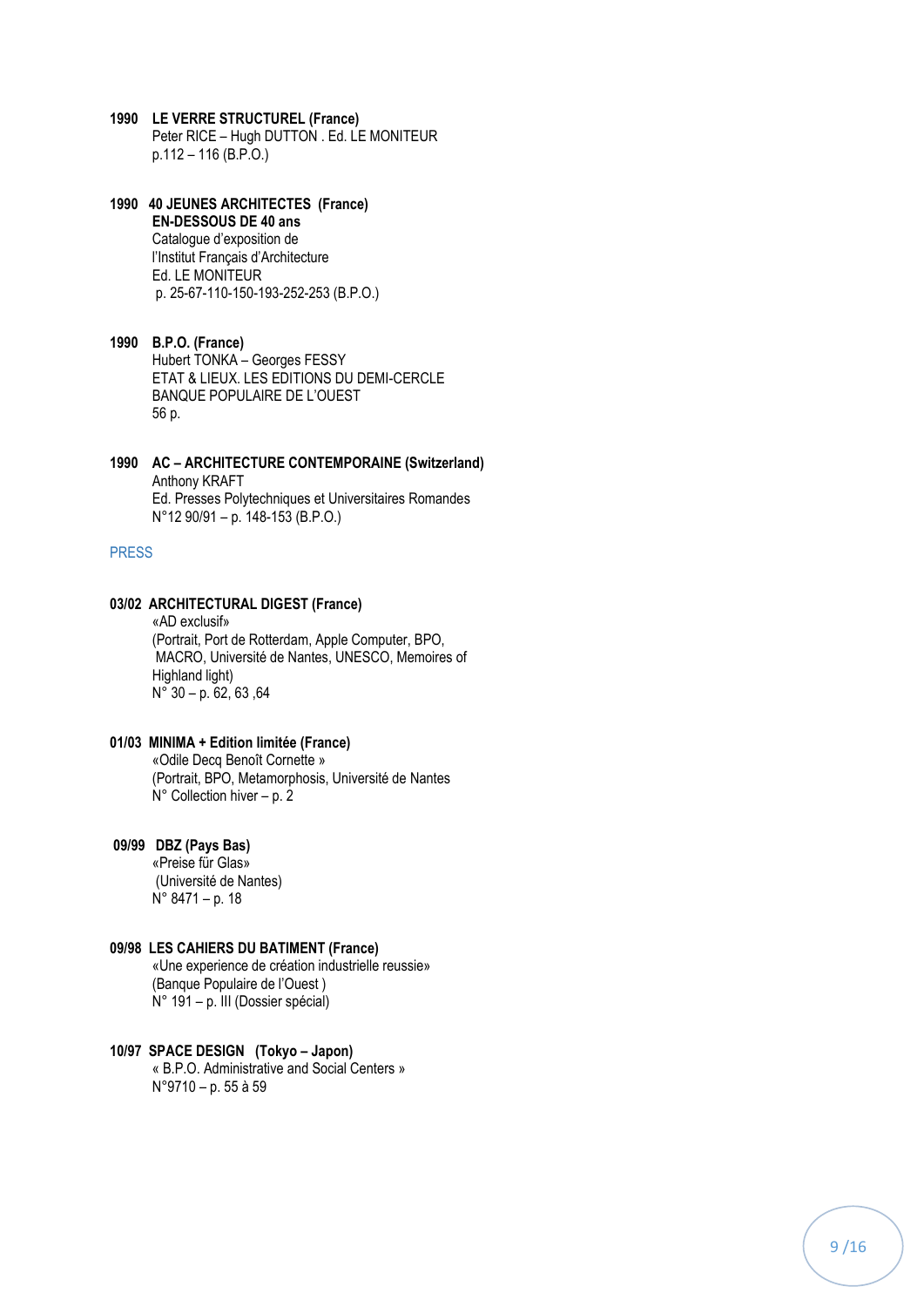#### **12/96 BEAUX ARTS (France)**

 « LA DECQ ET LE CORNETTE » N° 151 – p. 10 (Portrait)

**11/96 LETTRE D'INFORMATION U I A**

 PRIX BENEDICTUS (B.P.O.) P. 8

- **05/96 La Revue du Verre et de l'Architecture (France)** LA PASSION DU VERRE «Face à face Il n'y a pas lieu d'être pour ou contre le verre » N° 3 – p. 6 et 7 (B.P.O. – Mât Antenne)
- **04/96 ARCHITECTURE (Hong Kong)** Science in France Today « Odile Decq and Benoît Cornette Tension and Movement in Architecture » N° 3 – p. 26 à 32 (B.P.O.)
- **01/96 NEW OFFICE DESIGN (UK)** Banque Populaire de l'Ouest et d'Armorique p. 208 à 211
- **01/96 HINGE Magazine (Hong Kong)** What value Architecture ? « La méthode française Odile Decq and Benoît Cornette » n° 21 – p. 10 à 16 + FRONT COVER
- **1996 WORLD ARCHITECTURE (China)** Banque Populaire de l'Ouest n° 9601 – p. 40 – 41

## **08/95 Paroles (Hong Kong)**

 «Odile Decq et Benoît Cornette Une architecture de tensions et de mouvements » Banque Populaire de l'Ouest – Centre d'Exploitation des Autoroutes – Tour de Contrôle Bordeaux Mérignac n° 07/08-95 – p. 26 à 29

- **07/95 Nuova FINESTRA (Italy)** « Technologia per una trasparenza totale» Banque Populaire de l'Ouest n° 7/8 – p. 162 à 164
	-

#### **02/95 FINESTRA INTERNATIONAL (Italy)** "Laminated to create"

 Banque Populaire de l'Ouest – Benedictus Award 94 n° 1/95 – p. 109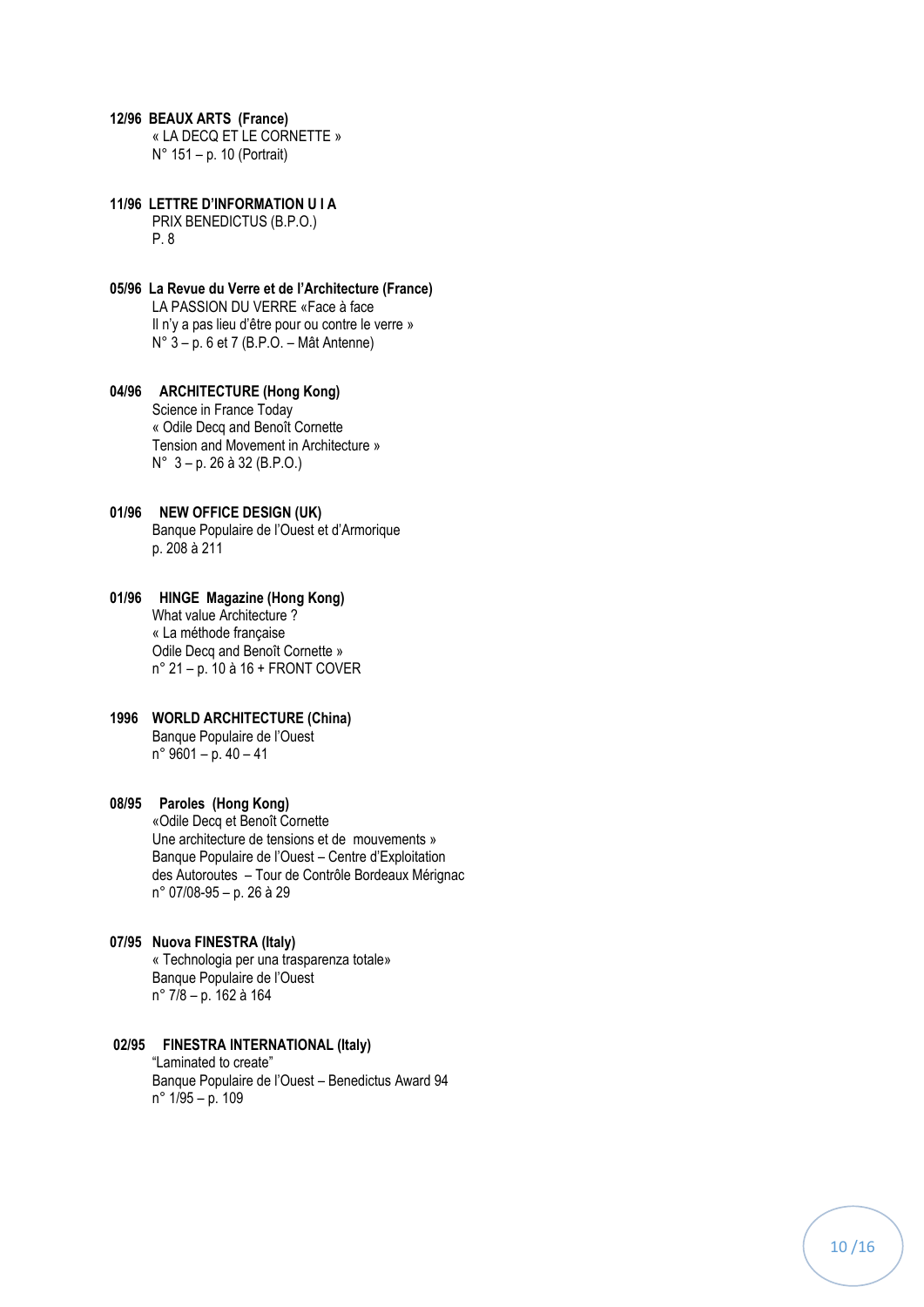- **1995 NUOVA FINESTRA (Italy)** "Un velotra realtà e fantasia » (B.P.O.) N° 5 – p. 214 à 217
- **10/94 DBZ (Deutsche Bauzeitschritt) (Germany)** "Banque Populaire de l'Ouest in Rennes" N° 10 – p. 55 -62
- **12/93 L'ACIER POUR CONSTRUIRE (France)** "Construction évolutive" (BPO) N° 50 – p. 54 et 55

**10/93 APRIRE (Italy)** "PORTICHI HIGH TECH" (B.P.O.) N° 3 – p. 14 et 15

**08/93 URBANISTES ET CITES (France)** B.P.O P. 53

**03/93 DEVELOPPEURS (France)** UTILISATEURS "La BPO investit dans l'architecture" (B.P.O.) p. 22

**02/93 ARCHI CREE (France)** PERSPECTIVE "Métal, arme de reconquête" (B.P.O.) N° 252 – p. 46

**12/92 TERASRAKENNE (Finlande)** "Ranskalainen visiitti" (B.P.O.) N° 4 1992 – p.18 à 21 + FRONT COVER

**12/92 LE MONITEUR (France)** "Des prix pour la Construction industrielle" PRIX (B.P.O.) N° 4647 – P. 11

- **12/92 DEVELOPPEURS (France)** "Le goût du verre gagne l'entreprise » n° 6 – p. 28 (B.P.O.)
- **11/92 L'AUTRE JOURNAL (France)** "Air du temps, ère du vide » (B.P.O.) N° 29 – p. 104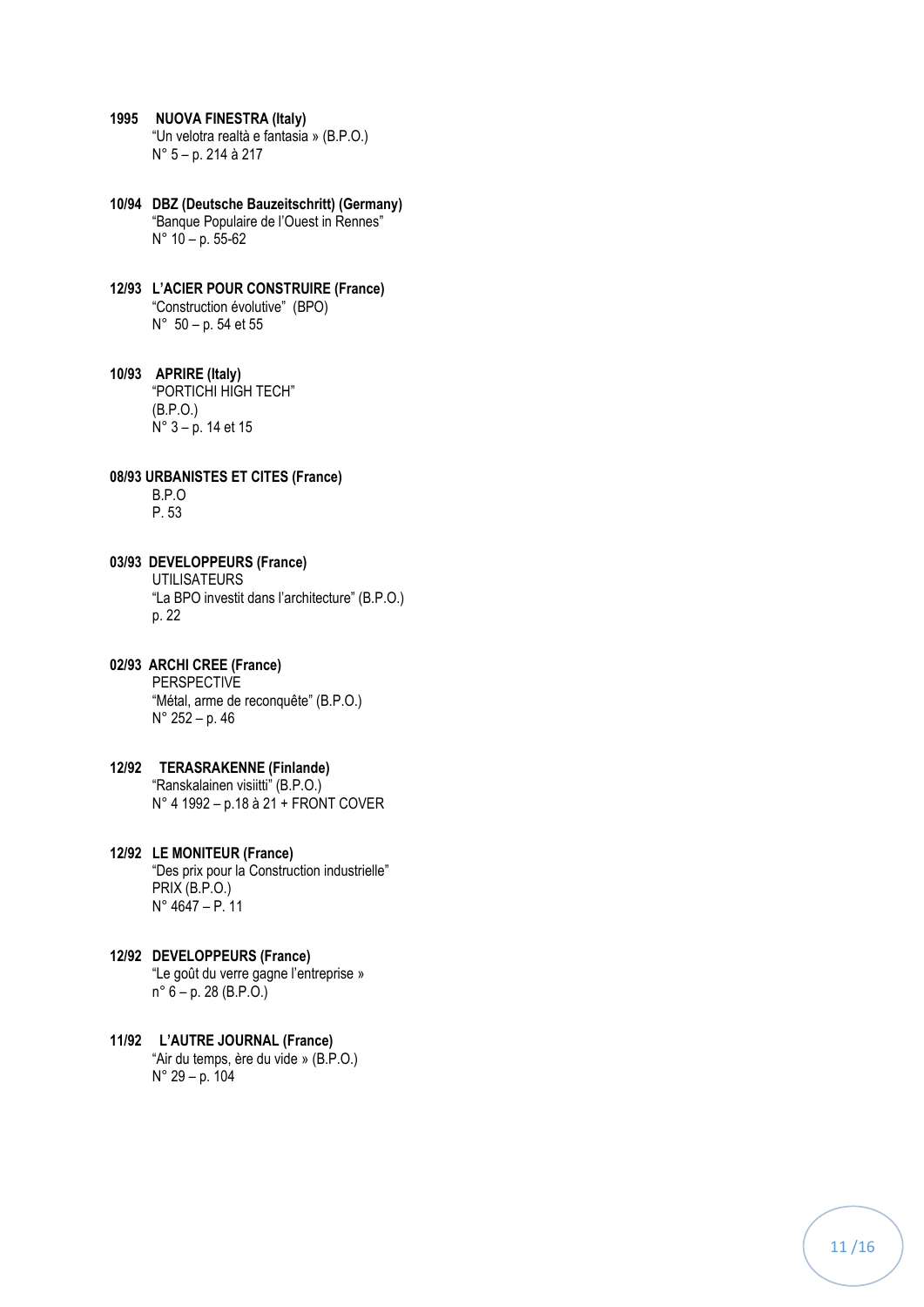- **10/92 DECORS (Belgium)** "Architecture Internationale L'architecture comme objet de séduction" (B.P.O.) N° 976 – p. 60 à 65
- **08/92 F.P. (FUSION PLANNING) (Japan)** "International Design Forefront" (B.P.O.) N° 51 – p. 85
- **07/92 ARCHI CREE (France)** "Les 10èmes Oscars du Design" (BPO) N° 248 – p. 22
- **07/92 INTRAMUROS (France)** "DIX ANS D'OSCARS, UNE HABITUDE" N° 43 – p. 11 (B.P.O.)
- **06/92 A. A. SCHOOL OF ARCHITECTURE (UK)** "Recent work" (B.P.O.)
- **06/92 LE POINT (France)** "Points de Mire" OSCAR (B.P.O) N° 1028 – p. 122
- **06/92 MUSEART (France)** "Façade" par Serge BARRET OSCAR (B.P.O) N° 21 – P. 90
- **05/92 D'A (France)** "BPOA : LE BON PLACEMENT" OSCAR (B.P.O.) N° 25 – P. 11
- **05/92 l'ARCA (Italy)** B.P.O. – Rennes – P. 6 à 13 N° 60 – p. 6 à 19
- **05/92 TECHNIQUES & ARCHITECTURE (France)** "L'oscar du Design1992″ (BPO) N° 401 – p. 158
- **04/92 LE NOUVEL ECONOMISTE (France)** OSCAR ENVIRONNEMENT (ARCHITECTURE)

B.P.O. – LAUREAT N° 842 – P. 41 et 50 à 52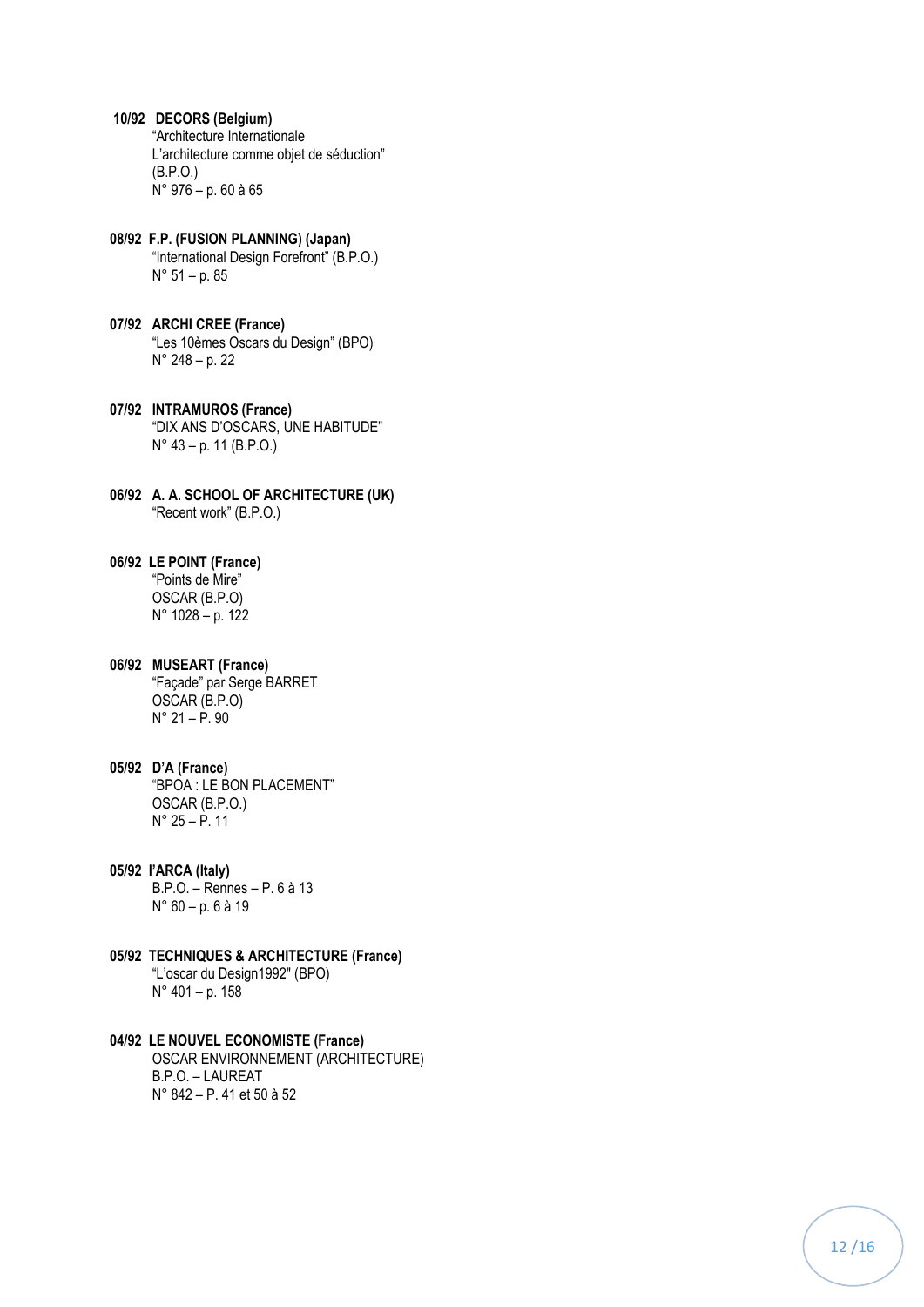- **03/92 PROGRESSIVE ARCHITECTURE (U.S.A.)** BANK MACHINES (B.P.O.) p.80 à 85
- **10/91 BAUWELT (Germany)** Die suche nach einem image (B.P.O.) N° 38 – p. 2031 – p. 2042 à 2047
- **09/91 HABITAT UFFICIO (Italy)** La banca a vela – a sailing bank (B.P.O.) N° 51 – p. 3 – p. 92 à 99 + **FRONT COVER**
- **08/91 DEVELOPPEURS (France)** L'ARCHITECTURE, IMAGE D'ENTREPRISE (B.P.O.) N° Hors série – p. 30
- 06/91 CITY (France) L'invasion des néo-modernes (B.P.O.) N° 71 – p. 60 – 65
- 05/91 TECHNIQUE ET ARCHITECTURE (France) CULTURE TECHNIQUE L'ASCENSEUR : DE LA FONCTION A LA SEDUCTION (B.P.O. et TELESERVICE) N° 395 – p. 144 à 146
- **06/91 F.P. (Fusion Planning) (Japan)** BUILDING IDENTITY (B.P.O.)N° 38 – p. 13 à 17
- **02/91 DOMINO (Belgium)** SOFT TECHNOLOGY N° 6 – p. 52 à 54 + **FRONT COVER** (B.P.O)
- **01/91 ARCHI CREE (France)** 9ème Prix International d'Architecture BPO N° 240 – p. 15 (B.P.O)
- **01/91 AD "ARCHITECTURAL DESIGN" (UK) "**The New Modern Aesthetic" The Second Annual Architectural Forum at the Royal Institute (LONDON – Sept. 90) p.65-69 : Recent Projects "the Model is the Message – B.P.O + **FRONT COVER** "The Model is the Message" –
- **01/91 BULLETIN DE L'I.F.A. (France)** Prix Architecture & Lieux de Travail (B.P.O) N° 145 – Siège APPLE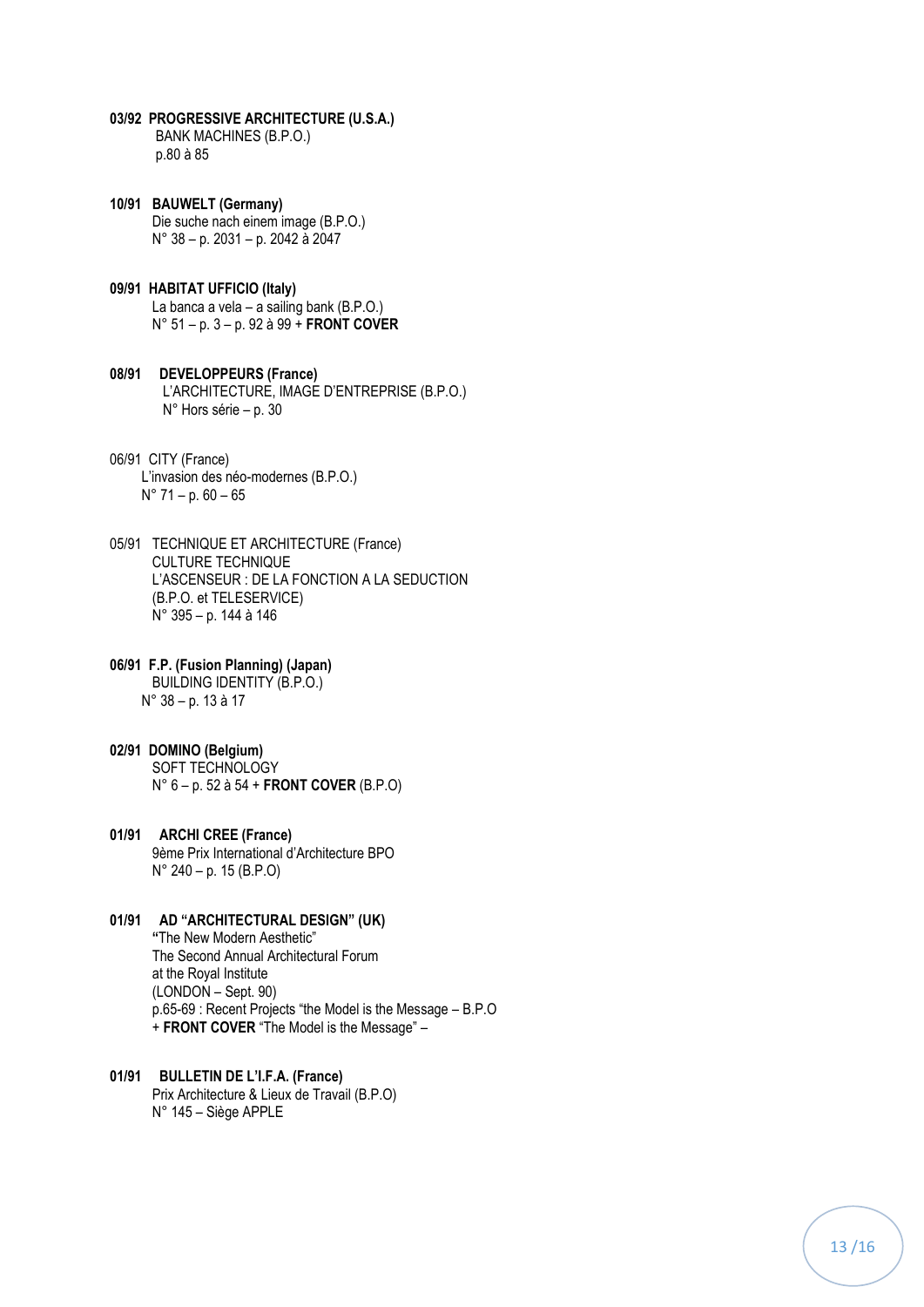- **01/91 TECHNIQUE ET ARCHITECTURE (France)** 9ème Prix International d'Architecture BPO N° 393 (B.P.O)
- **01/91 D'A (France)** Rétrospective 90 N° 12 – p. 16 (B.P.O.)
- **01/91 MAGAZINE DE LA CONSTRUCTION (France)** Lieux de travail, DE LA BANQUE DU TROISIEME TYPE… N° 31 – p. 36 (B.P.O.)
- **12/90 LIBERATION (France)** Le travail, quadrature de l'architecture 22-23 / 12 / 90 – p. 36 (B.P.O)
- **12/90 LE MONITEUR (France)** Prix Architecture et Lieux de Travail (B.P.O)
- **12/90 MAGAZINE DE LA CONSTRUCTION (France)** 9ème Prix International de l'Architecture BPO N° 30 (B.P.O)
- **12/90 TRENDS (Belgium)** "Soft Technologie" N° 49 – p. 138 à 141 (B.P.O.)
- **12/90 TECHNIQUE ET ARCHITECTURE (France)** Bulletin AMO n° 3 – Prix Architecture & Lieux de Travail N° 393 (B.P.O)
- **12/90 AMC – LE MONITEUR (France)** Une année d'ARCHITECTURE 1990 N° 17 – p. 143 – 203 (B.P.O.)
- **12/90 D'A (France)** Industriels pour l'architecture N° 11 (B.P.O)
- **11/90 BUILDING DESIGN (UK)** Two of a kind 9ème Prix International d'Architecture N° 1014. P.27 (B.P.O.)
- **11/90 AMC – LE MONITEUR ARCHITECTURE (France)** French perfection 9ème Prix International d'Architecture BPO N° 16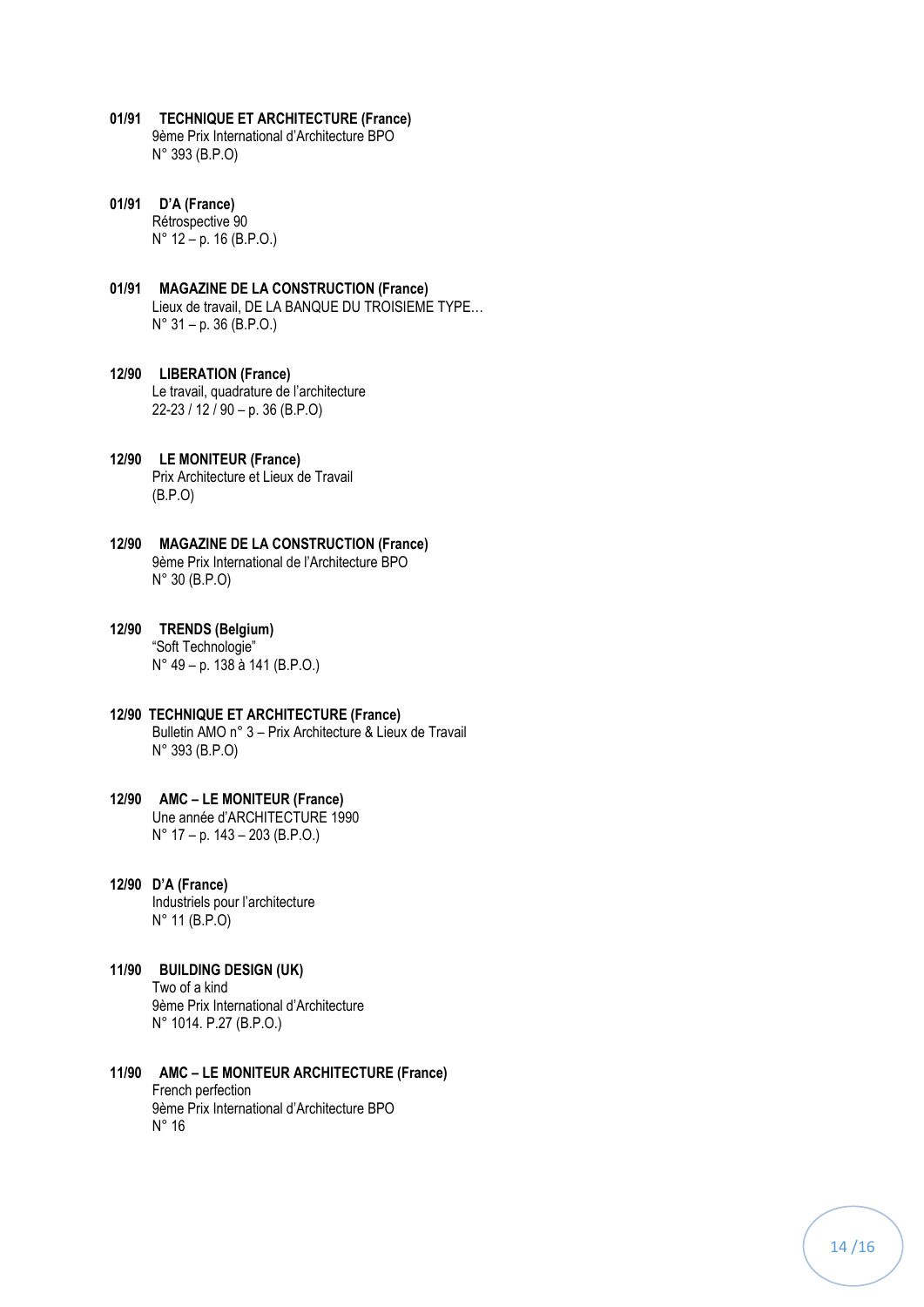#### **11/90 D'A (France)**

 PARCOURS – Duo bouillonnant N° 10. p.16-19 (B.P.O./APPLE) + **COUVERTURE** (Portrait)

#### **10/90 TRENDS (Belgium)** 9ème Prix International d'Architecture BPO p.164 (B.P.O)

- **10/90 LE MONITEUR (France)** 9ème Prix International d'Architecture BPO
- **09/90 COMMUNICATION DESIGN – CB NEWS (France)** 3 jeunes architectes inspirés N° 183. p.22-23 (B.P.O)

#### **09 /90 BUILDING DESIGN (UK)**

 9th International Prize For Architecture 1990 N° 1004. p. 14-15 + **COUVERTURE** (B.P.O.)

## **09/90 LE MAGAZINE DE LA CONSTRUCTION (France)**

 Actualité Architecture 9ème Prix International d'Architecture BPO N° 27 (B.P.O)

#### **09/90 ARCHITECTURE INTERIEURE – CREE (France)**

 Banque Populaire de l'Ouest N° 238. p.130 à 137 + **COUVERTURE** (B.P.O.)

## **09/90 TECHNIQUES ET ARCHITECTURE (France)**

 Hérissé et poli N° 391. p. 108-111 (B.P.O.)

### **09/90 TECHNIQUES ET ARCHITECTURE (France)**

 Le verre mis en oeuvre N° 391 – p. 82-85 (B.P.O.) p.60 – 9ème Prix Internationale de l'Architecture BPO

#### **09/90 CITY (France)**

 Odile DECQ, archi destroy (BPO) N° 63. p.56

## **06/90 SCIENCES ET TECHNOLOGIES (France)**

 Nouveaux matériaux, l'union fait la forme N° 27/28. p.23-25 (B.P.O.)

## **05/90 d'A (France)**

 Navire amiral à l'horizon N° 5. p.12-15 + **COUVERTURE** (B.P.O.)